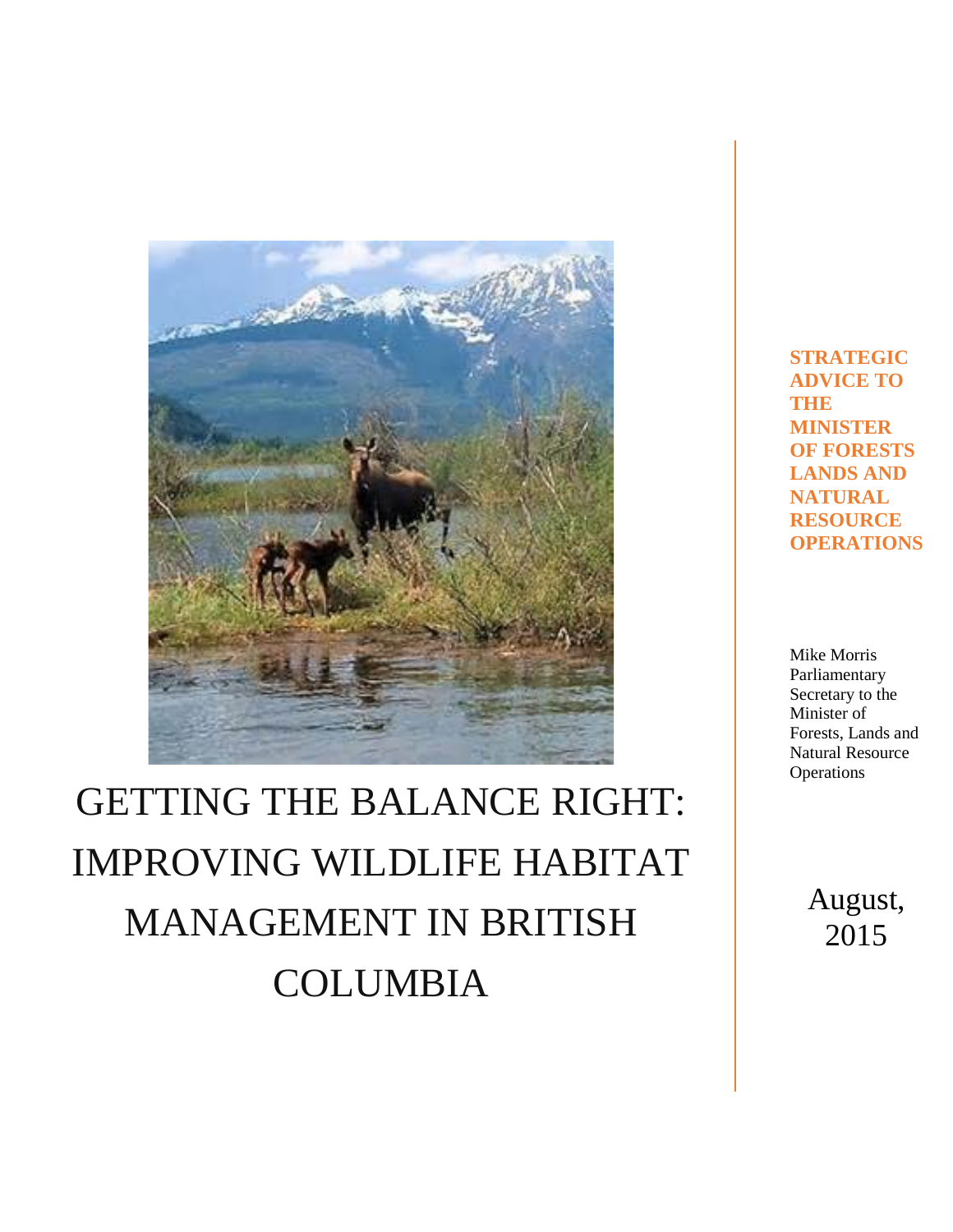## **Table of Contents**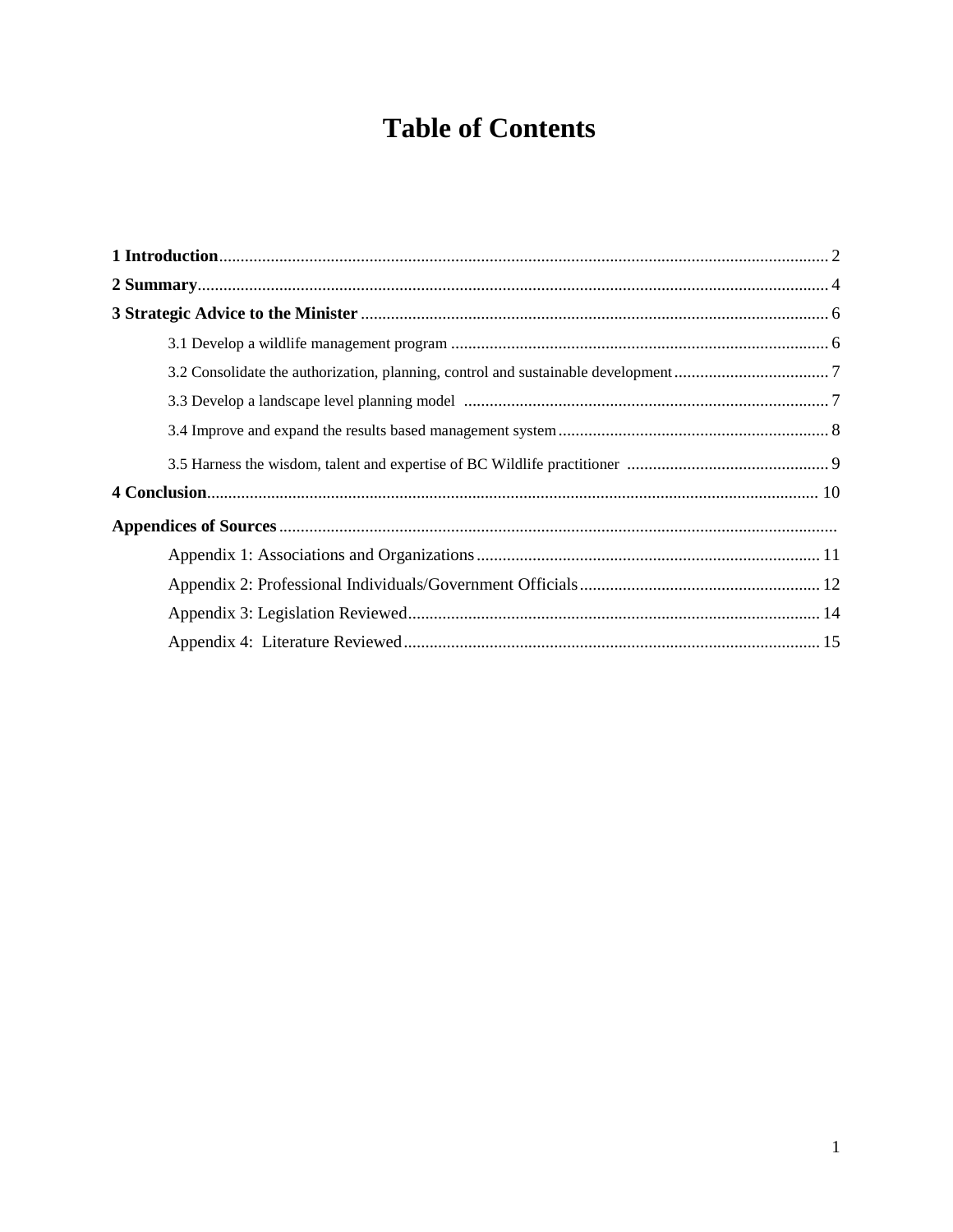## **1. Introduction**

Responding to concerns raised by several provincial wildlife groups, the Minister of Forests, Lands and Natural Resource Operations asked me to review wildlife habitat in BC. I was grateful for this opportunity.

I am a conservationist with a great respect for our wildlife and its habitat from a lifetime of living and raising my family in rural communities in the central interior of British Columbia. My 32 year career in the Royal Canadian Mounted Police provided me the privilege to travel extensively by road, air and water throughout our great province. I have been a fisherman, hunter and an active trapper for over 40 years. This has been an active and rewarding lifestyle that my sons and their families continue to enjoy today.

As a Member of BC's Legislative Assembly and Parliamentary Secretary to the Minister responsible for Forests, Lands and Natural Resource Operations, I was asked to consider British Columbia's rich economic heritage. I examined forestry, mining, agriculture, range, and oil and gas all the while looking for opportunities to better balance responsible stewardship of our unique biodiversity; our natural resources and environmental values that sustain us all.

Over the past decade Government has responded to two major events of global proportions: the economic recession and the mountain pine beetle infestation. With a decline in revenue and a need to reduce spending all the while tackling an environmental epidemic, tough choices had to be made that would be sure to impact wildlife habitats across the province. The massive mountain pine beetle epidemic dramatically altered the ecology of the landscape with significant implications for wildlife due to epic losses in habitat. In addition, the attempt to recover as much economic value as reasonable and possible from the dead forest further jeopardized these habitats.

Now that the epidemic has run its course and harvest levels are being reduced it is important to assess the changes that have taken place and fully understand their immediate and future implications for wildlife habitat and forest management. Simply put, new strategies are required to support impacted wildlife populations and the needed habitat to allow species to recover.

The Minister has asked me to review the policy framework provisions in place that affect habitat and wildlife. The conclusion of this review will provide him with advice on how to better support the maintenance and recovery of habitat across the province; allowing for healthy, robust and growing wildlife populations while at the same time ensuring a balance that will provide our resource sectors opportunities to continue making important economic contributions to our province.

This report reflects not just my conclusions, but considers the input of the many industry representatives, stakeholders and experts I've spoken with over the last six months as well as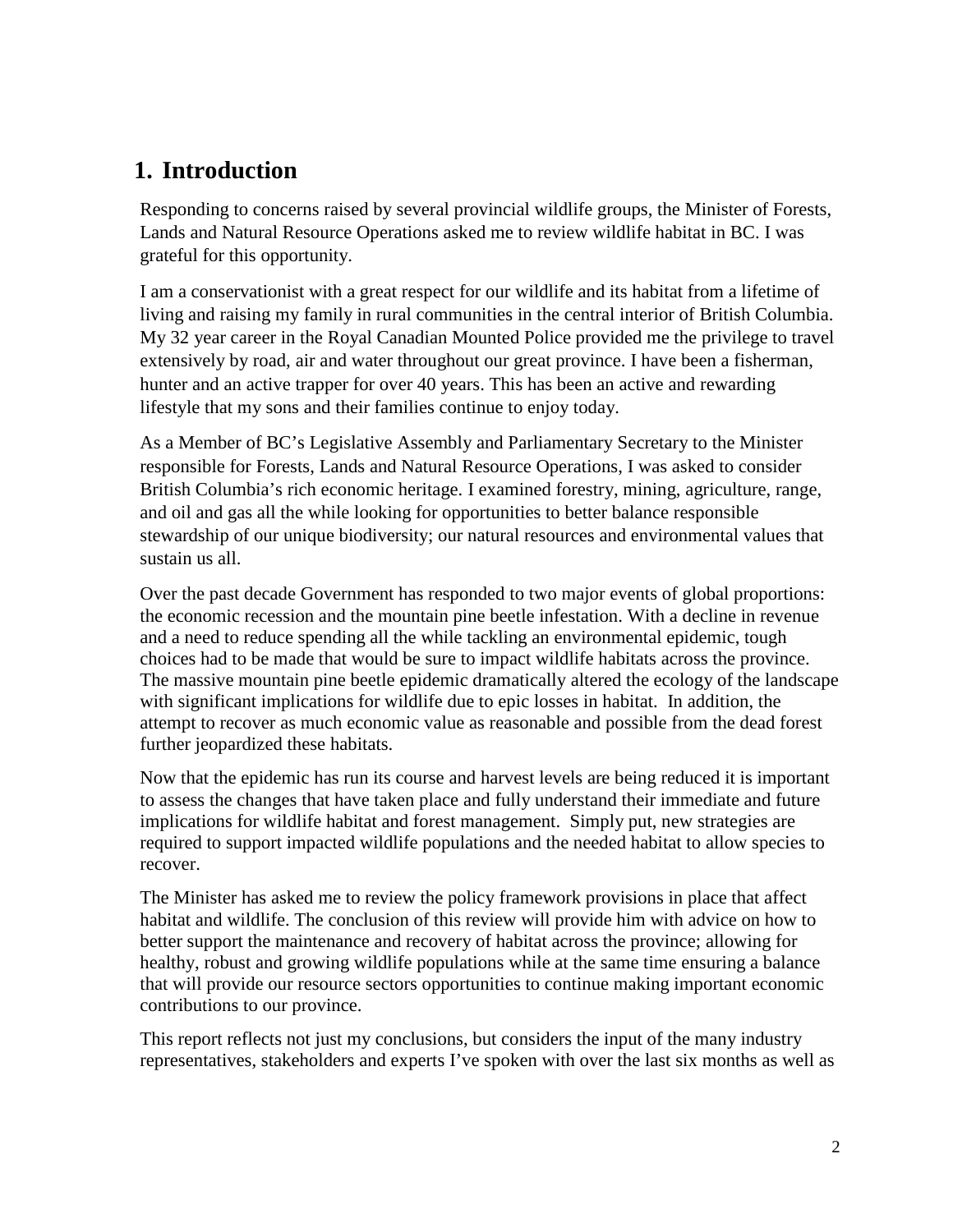the wealth of information contained in the literature review I've conducted.<sup>[1](#page-3-0)</sup> Of all the resource sectors that I considered in this review, I note that because of the scale of forestry across the province, it has greater interaction with wildlife and wildlife habitats than any other sector and therefore runs the risk of having the highest levels of impact. That is not to say that the impacts of other sectors are trivial or unimportant.

<span id="page-3-0"></span> $1$  Appendix 1-4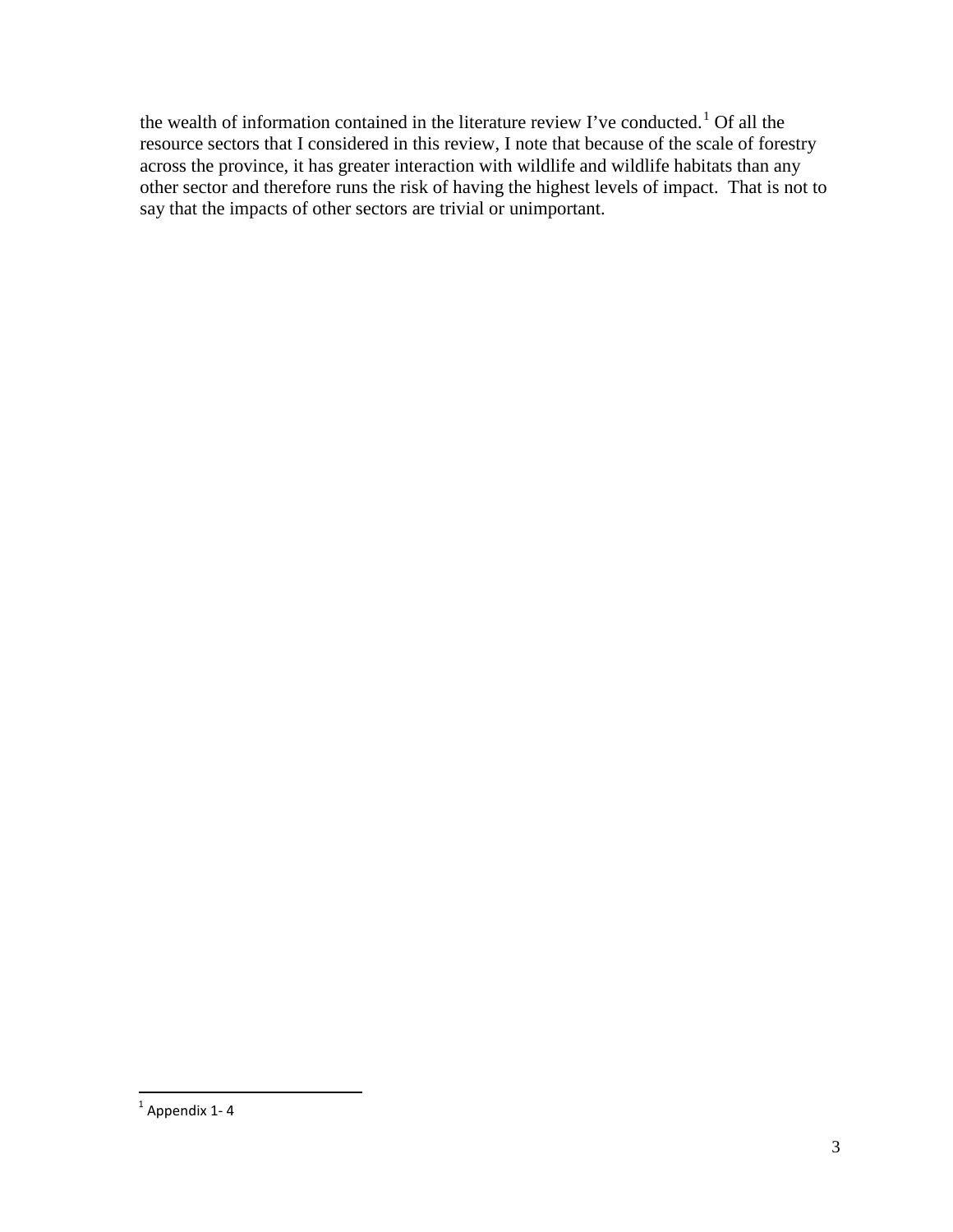## **2. Summary**

British Columbia is Canada's most ecologically diverse province. It has everything from temperate rainforest to dry pine forests to alpine meadows. It is also the country's most biologically diverse province and home to more than half of the fish and wildlife species indigenous to Canada. BC's Parks and protected areas contribute towards the maintenance of our unique biodiversity by conserving wilderness areas, wildlife habitat, recreation areas, cultural sites and much more. BC is over 94 million hectares in size and has more than 14.1 million hectares of protected lands where no forestry, mining or industrial development is currently allowed (close to 15% of the province).

BC also enjoys a diverse and vibrant natural resource economy which includes agriculture, forestry, mining and energy (both oil and gas, wind and hydro power, along with their associated pipelines and transmission lines). Understanding the importance and the sensitivity of our biodiversity while finding the balance as we develop our natural resource sector is challenging. That said, the provincial government continues to improve its resource management policies and practices in order to meet public expectations for sustainable development. In addition, the resource sectors themselves have undertaken a number of initiatives, including independent certification, to demonstrate their commitment to sustainability.

With the emergence of these progressive policies, BC is in a good position to approach the conservation of wildlife habitats. However, there is a need for continual response to emerging challenges such as climate change, the needs of listed species, and the unforeseen habitat changes such as those that occurred with the mountain pine beetle infestation. It will be continually necessary that provincial responses and difficult decisions are guided by good science, data, and analysis to ensure that each decision is made with a holistic understanding of its implication.

Population growth, economic development and other factors such as climate change place constant pressure on wildlife populations and their habitat throughout the world. BC is no exception. Indeed, the mountain pine beetle epidemic should remind us that we too, are vulnerable to this type of ecological calamity—one that has had and will have, far reaching impacts not just on our forest resource and forestry economy—but also on our wildlife and a wide range of environmental values.

This report addresses wildlife and wildlife habitat and provides a path forward for the continuous improvement in balancing biodiversity and economic objectives. Our provincial Ministry of Environment Ecosystems Branch defines biodiversity as "life in all its forms and the habitat and natural processes that support it". I agree with this interpretation. Wildlife requires all forms of biodiversity to survive and adapt. We need to keep this in mind as we continue to diversify and move our economy forward, to increase our competitiveness and to develop our abundant natural resources. If we do this in the right way, we can diversify and enhance our traditional and non-traditional natural resource sector going forward. This will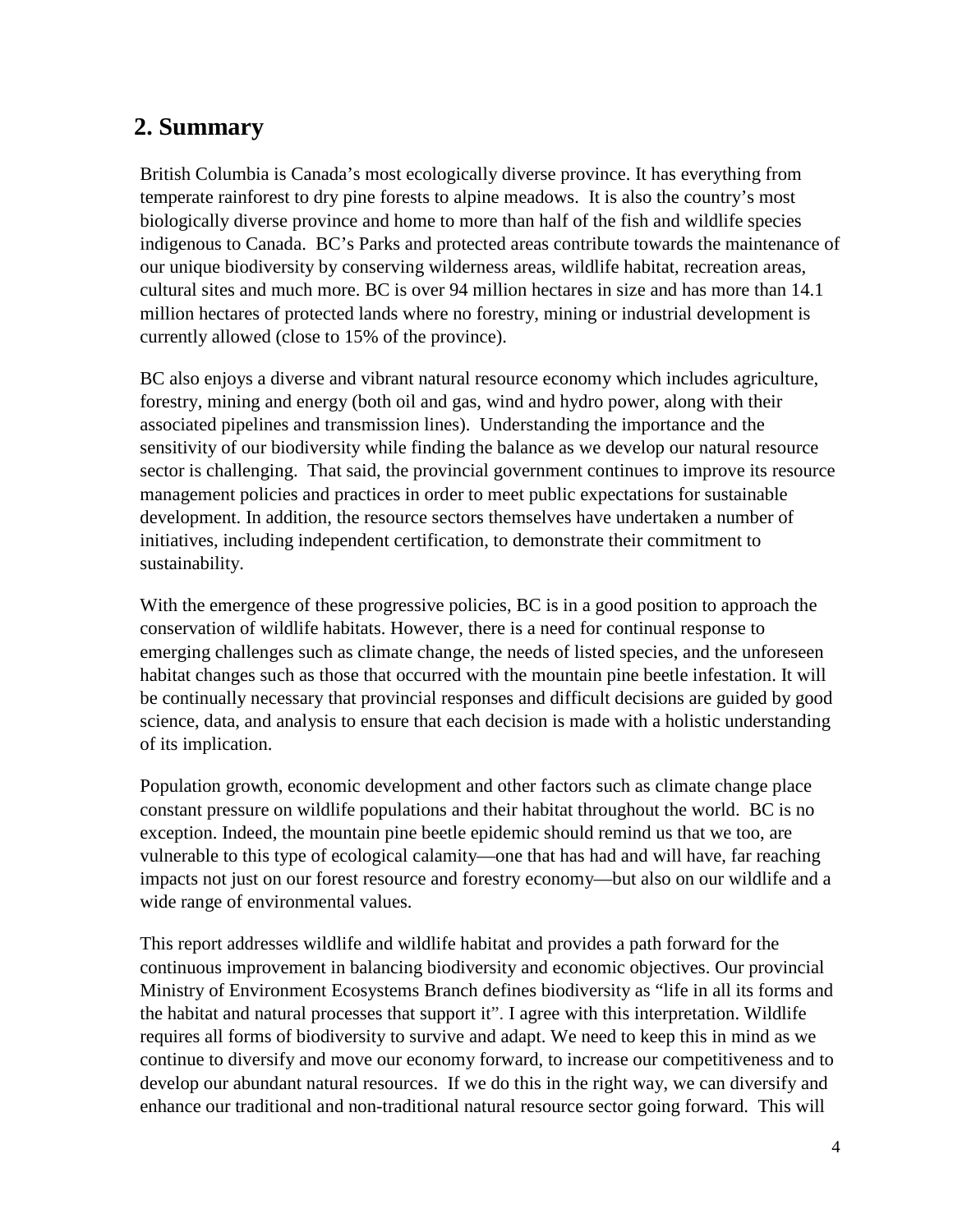be best accomplished with better planning, better science and more timely and effective implementation of policies and programs.

The following advice to the Minister is intended to compliment the provincial strategic plan<sup>[2](#page-5-0)</sup> and the strategic context<sup>[3](#page-5-1)</sup> of the current Ministry service plans. I will identify areas where more can be accomplished. I would especially like to recognize the forest stabilization pilots, cumulative effects assessments, and projects like the Moose mortality project, as critical work that needs to continue, and hopefully expand across the province. It is my ongoing belief that innovation in resource management techniques and practices needs to be fostered and encouraged.

My vision in moving this project forward is that:

*The government of British Columbia shall recognize our unique and abundant biodiversity as a natural resource and provide it with full and equal consideration in the planning, development and extraction of all our natural resources.*

As stated in the current Ministry Service Plan, "solidifying the integrated delivery of natural resource management through the one land manager model remains a key ministry priority as does designing new approaches and tools to better manage the cumulative effects of multiple activities."

In order to achieve this vision, my advice to the Minister will focus on the following strategic goals:

- 1. Develop a wildlife management program that recognizes the intrinsic and extrinsic value of all provincial wildlife. That program should consider wildlife population levels and wildlife population objectives, including species at risk.
- 2. Consolidate the authorization, planning, control and sustainable development of all natural resources in British Columbia.
- 3. Develop a landscape-level planning model that incorporates the natural resource features and environmental values that exist in a single watershed.
- 4. Improve and expand upon the results based management system
- 5. Harness the wisdom, talent and expertise of BC Wildlife practitioners<sup>[4](#page-5-2)</sup> in wildlife/habitat management.

 $\overline{a}$ 

<span id="page-5-0"></span><sup>&</sup>lt;sup>2</sup> Province of British Columbia Strategic Plan  $2013/14 - 2015/16$  pg

<span id="page-5-1"></span> $3$  Ministry of Forests, Lands and Natural Resource Operations  $2015/16 - 2017/18$  Service Plans, pg6: Multiple interests and overlapping demands

<span id="page-5-2"></span><sup>&</sup>lt;sup>4</sup> Resident Hunters, BC Guide Outfitters, BC Trappers, BC Wildlife Federation, Wildlife Viewing Industry, First Nations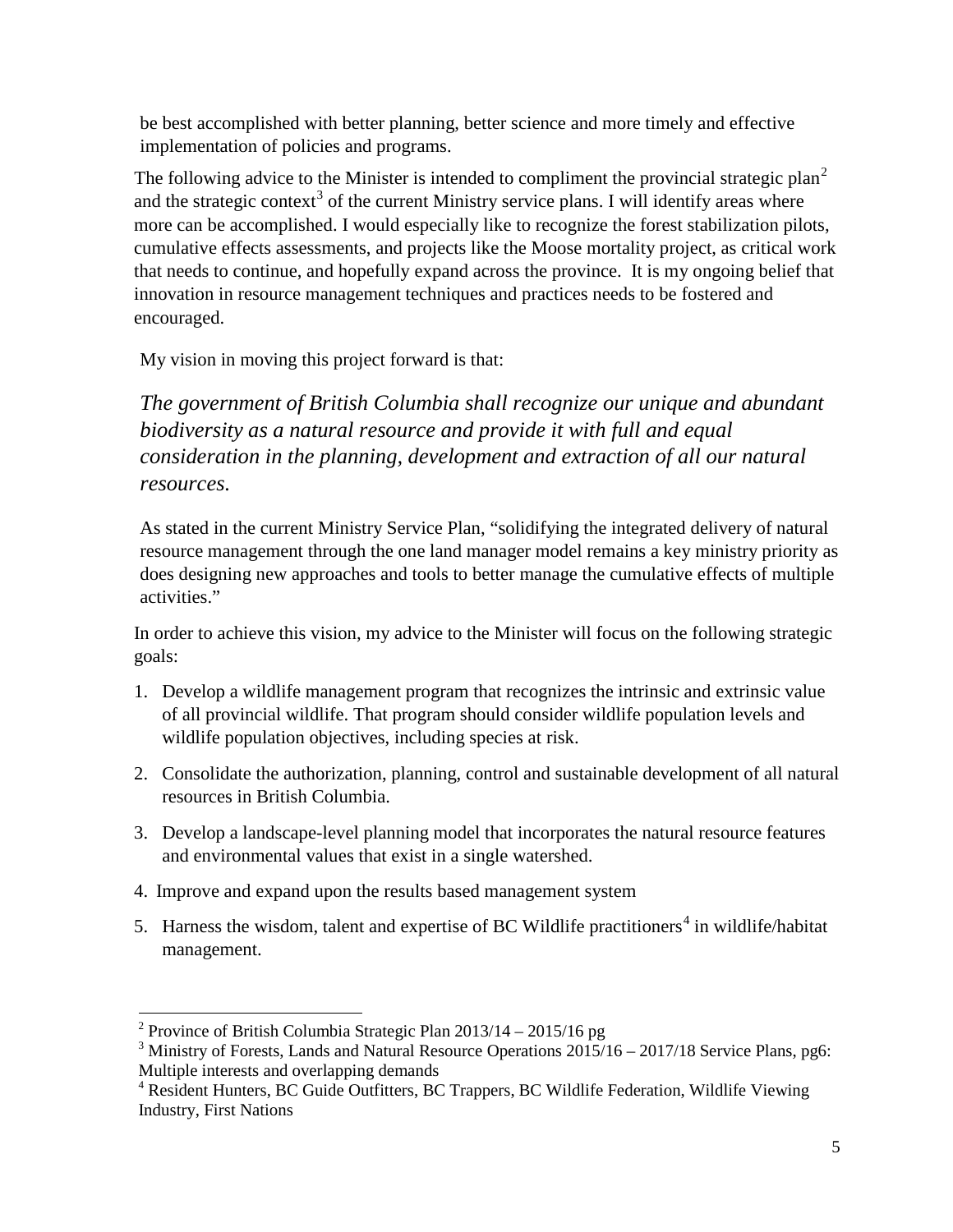## **3. Strategic Advice to the Minister**

#### **3.1 Develop a wildlife management program that recognizes the intrinsic and extrinsic value of all provincial wildlife. That program should consider wildlife population levels and wildlife population objectives, including for species at risk.**

Government and the resource sector in British Columbia have for decades, placed a value on "traditional" natural resources extracted from the Province. Commodities like precious metals, oil and gas, coal and wood fibre are valuated in order to provide a basis for government to assess royalties or other forms of benefit to the people of British Columbia, in addition to basic resource development considerations. Softwood fibre, a renewable resource, has an average regeneration cycle of 100 years (higher in the interior and 100 years or less on certain high productivity coastal sites). Wildlife, another renewable natural resource, give birth to young annually or every two to five years depending on the species. In order to make fully informed decisions respecting resource development, the annual value and the compounded value over time of wildlife and wildlife habitat in all forms needs to be considered. In addition, all resource development initiatives should be put in context of their impacts on wildlife habitats. Suggested steps to achieve this goal include:

1) Undertake a comprehensive valuation of BC Wildlife to determine full economic and environmental benefits:

a) establish values of wild meat, fish and game birds in comparison to domestic meat, fish and poultry products

b) establish the ecological value of species in the natural balance of wildlife populations

2)Complete wildlife inventories:

a) develop a comprehensive wildlife inventory program

b) develop a real-time reporting system for hunters and trappers to report harvest results

c) include First Nations harvest results

d) update passerine and flying insectivore population estimates

e) require industrial road users and railways operating within the province to report wildlife collisions

3) Create resource development plans that include objectives to ensure that minimum sustainable population levels of all resident wildlife species are maintained.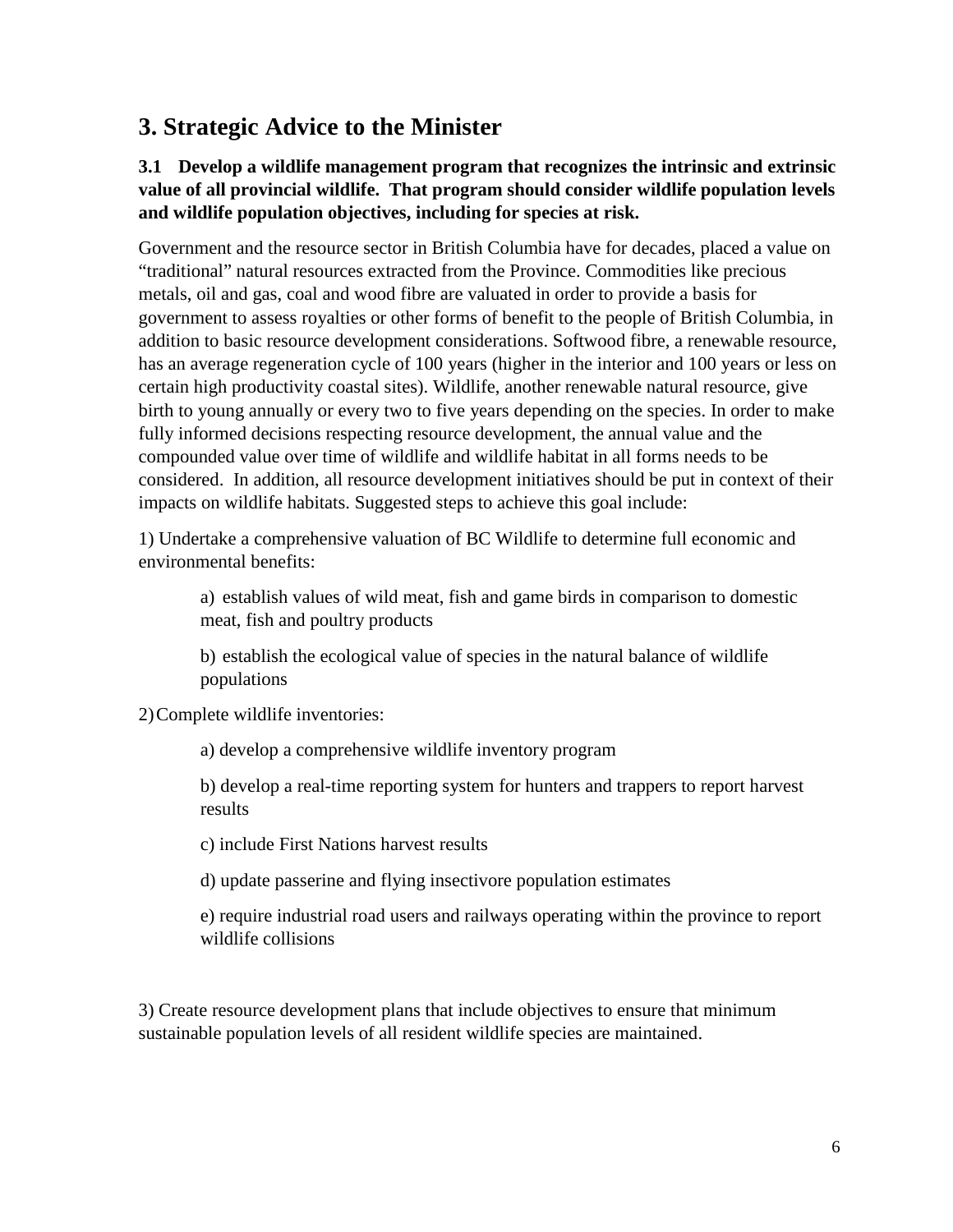#### **3.2 Consolidate the authorization, planning, control and sustainable development of all natural resources in British Columbia**

The complexities of BC resource statutes, regulations and policies are cumbersome and expensive to administer. Current wildlife management practices are often species-specific requiring an inordinate amount of administrative time for both government and industry. Management practices for biodiversity and environmental impacts, equally applied to all resource development in the province and consolidation would facilitate a more effective and efficient system.

By designing new approaches and tools, with reference to the current Ministry Service Plan, the integrated delivery of a comprehensive natural resource management system can be created to better manage the cumulative effects of natural resource development. Suggested steps to achieve this goal include:

1) Undertake a comprehensive review of all resource statutes with a view to consolidation where it is determined to add value and benefit.

2) Consideration given towards developing an omnibus approach

3) Eliminate "species specific" regulatory processes (unless specifically required under species at risk legislation) and adopt a regulatory process that recognizes biodiversity values.

4) Establish a succinct definition of "sustainable" to guide all resource development.

#### **3.3 Develop a landscape-level planning model that incorporates the natural resource features and environmental values that exist in single a watershed**

There has never been a time in British Columbia's history where balancing the cumulative impact of resource development and biodiversity has been so complex. This balance is critical to ensure social, environmental and economic sustainability, particularly with the added complexities associated with climate change.

The vast areas affected by the mountain pine beetle have been subjected to significant hydrological impacts. These hydrological impacts as well as impacts on other resource values have been compounded by the cumulative effects of ongoing resource development. In addition, planning decisions are often taken in isolation by individual tenure holders without their full knowledge of the plans of multiple other tenure holders (same sector or other sector) in the same area or in nearby management units.

It is in light of these issues that a realignment of management zones that recognizes the natural resource features and environmental values that exist in a watershed will provide tenure holders the opportunity to collaborate at the landscape level. This will provide opportunities to mitigate impacts on biodiversity through better hydrological oversight, better access management, and better stakeholder engagement. The following suggestions outline how such restructure might take place: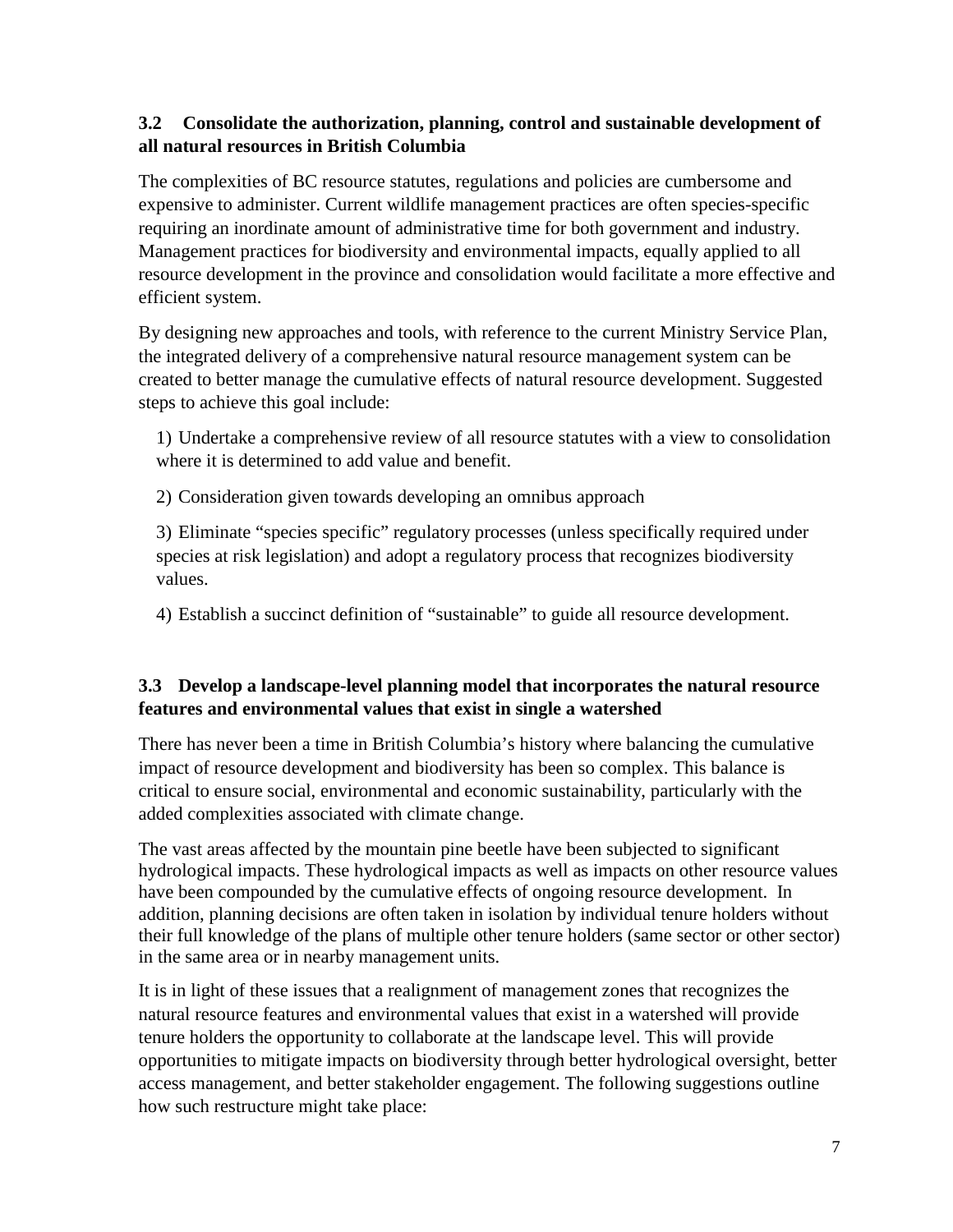1) Create a provincial "Resource Developers Guild" with a structure that:

a) Provides a senior "qualified monitoring board" representative of all resource sectors and First Nations

b) Provides provincial and regional representation from all tenure holders

i) regional representation will depict shared watershed tenure holders and First Nations bands.

ii) provincial representation includes one representative from each regional group

2) Design provincial resource management areas to reflect the natural resource features and environmental values that exist in a watershed

3) Develop access management plans to address cumulative impacts from resource road development

#### **3.4 Improve and expand upon the results based management system**

The Forests and Range Practices Act is a good example of a "results based" statute. As stated above in 3.2, consideration should be given to provide the entire resource sector the opportunity to flourish under a unified results based doctrine. There are weaknesses in this legislation however that first need to be addressed. Nebulous and ambiguous terms are prevalent throughout some of the current legislation. For example, parts of the legislation pertaining to Forest Stewardship Plans<sup>[5](#page-8-0)</sup> employ words such as "material adverse impact", "adversely altered ecosystem", "must ensure", and "maintain fish passage". This language makes it impossible for monitors to clearly define outcomes and to measure progress and monitoring criteria. One of the key factors in a results based doctrine is a disciplined monitoring approach using established indicators and their measures as opposed to compliance monitoring which is a "rules based" approach. In addition, statements like "without unduly reducing the supply of timber from British Columbia's forests"<sup>[6](#page-8-1)</sup> is a very subjective "default" term that significantly lowers the threshold protecting our biodiversity. This ambiguity has contributed to a degradation of biodiversity and ultimately, a reduced ability for professionals to meet the spirit and intent of the legislation.

Suggestions:

 $\overline{a}$ 

<span id="page-8-0"></span><sup>5</sup> FPPR, Part 2 Division 1

<span id="page-8-1"></span> $6$  Section 9 FPP Regulations – Objectives set by government for wildlife and biodiversity – landscape level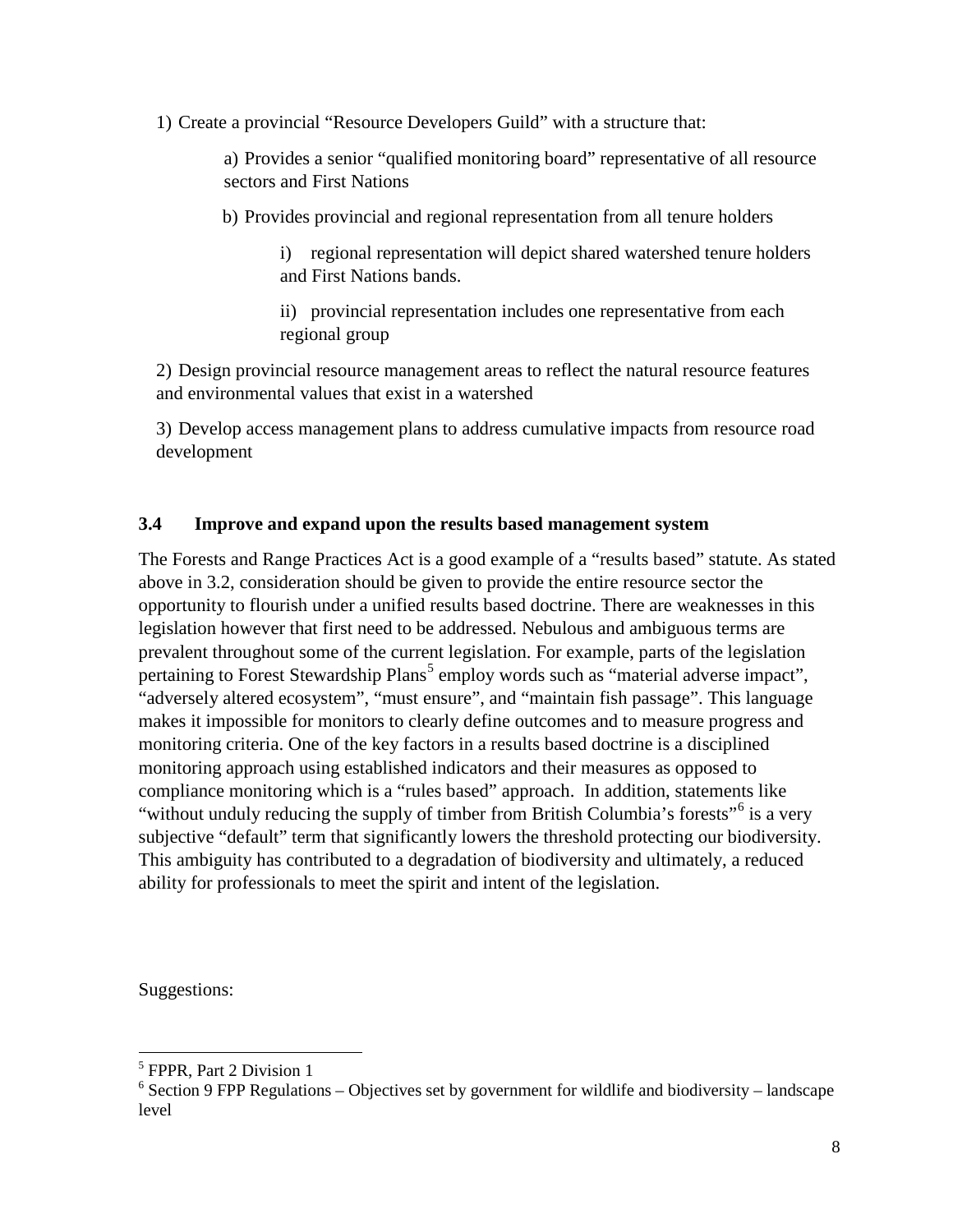1) Review with industry, the original intent of results based resource management and realign current practices to meet the spirit and intent of the results based doctrine.

2) Clarify FRPA and accompanying legislation by removing nebulous and ambiguous terminology

3) Remove the provisions of the legislation that state "without unduly reducing the supply of timber from British Columbia's forest" from FRPA and accompanying legislation

4) Give Natural Resource Compliance and Enforcement Officers the authority to monitor results by conducting performance audits on all resource sectors in the province as required. Consideration should also be given to renaming this unit to reflect the monitoring function of this group and increasing the number of monitoring officers.

5) Reconsider the implementation of area based tenures in the Forest Sector (the Forest Sector is the only Natural Resource sector that does not currently operate within an area based system.)

#### **3.5 Harness the wisdom, talent and expertise of BC Wildlife practitioners in wildlife/habitat management**

Government has traditionally relied upon internal professional resources – biologists, foresters, and range experts – to monitor and measure the results of seral development over time. With the increase in resource development and the geographical expanse of our province, government's capacity to provide services in this area is often overwhelmed.

Many tenure and non-tenure holders as well as First Nations across the province have decades of intimate knowledge of the particular spatial area that their tenures cover, often spatial areas where they have fished, hunted, and resided. These unique individuals possess knowledge that will enhance the ability of government to accurately assess habitat, wildlife populations, and environmental changes associated to resource development and natural disturbances like forest fires and flooding.

Suggestions:

1 Expand the Integrated Resource Management Planning (IRMP) model as a province wide model, and expand the current role of the Forest and Range Evaluation Program (FREP) into a Resource Stewardship Monitoring program covering all resource sectors province wide by;

a) Combining FREP with the Cumulative Effects Framework program

b) Updating the Resource Stewardship Monitoring Objectives

c) Ensuring data collection processes are robust and sufficient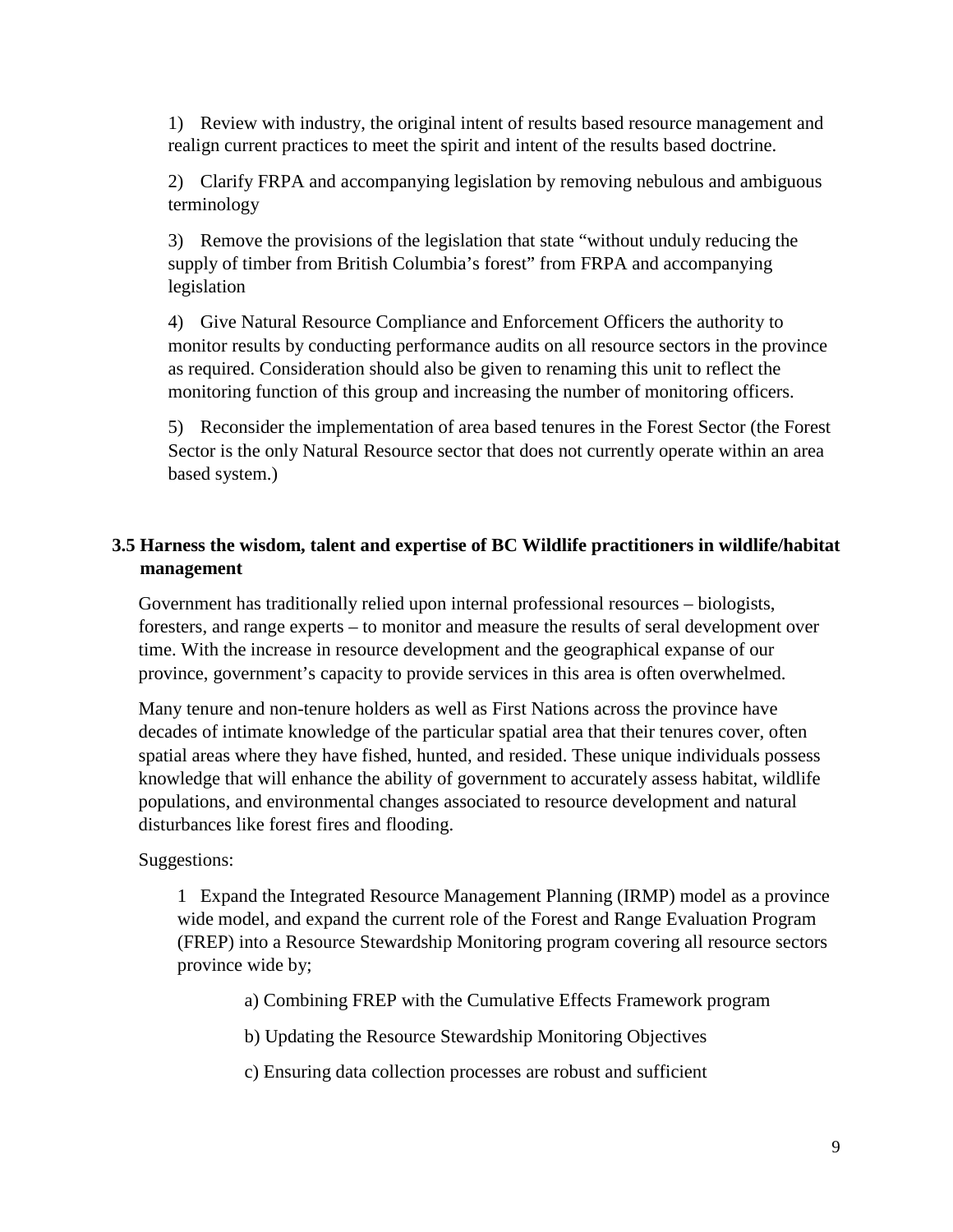- 2 FREP/Cumulative Effects Framework resources participate as a member of the "Resource Developers Guild" at each level
- 3 Develop a program that utilizes the knowledge, wisdom and experience of long term wildlife tenure holders and wildlife practitioners including resident hunters

## **4. Conclusion**

There is an urgency and heightened concern amongst resident hunters, guide outfitters, trappers, the wildlife viewing industry and conservationists that the province is not acting quickly enough to address the decrease in wildlife populations and the degradation of wildlife habitat. As I have noted in my introduction, accelerated forest harvesting practices and activities are having a significant impact in this area. The anticipated decrease in the annual allowable cut will help mitigate the loss of wildlife habitat, however the changes that I have suggested are necessary to ensure we maintain and grow wildlife populations and find that critical balance between healthy biodiversity and sustainable resource development.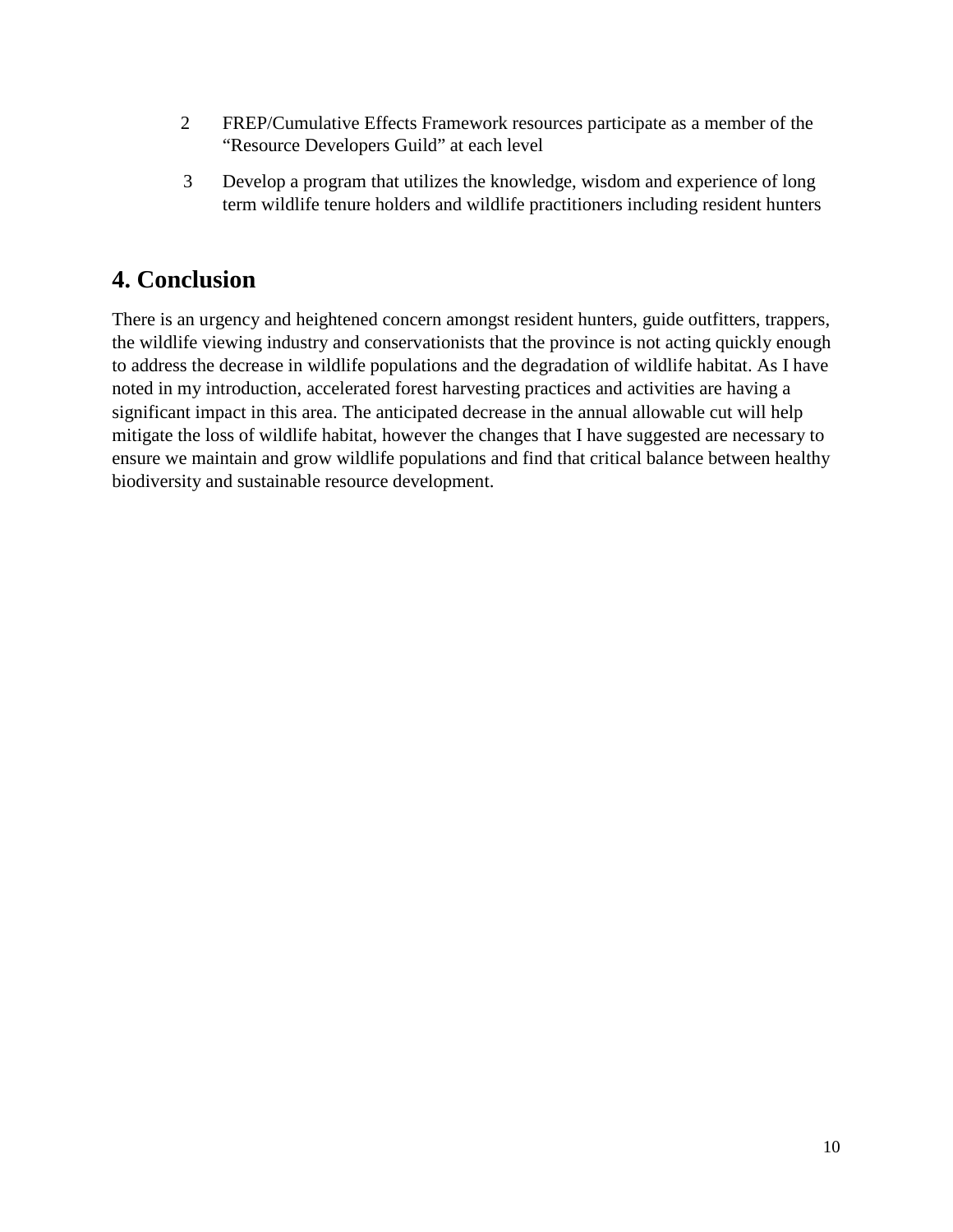## Appendix 1

## **Associations and Organizations**

Association of BC Forest Professionals

BC Cattleman's Association

BC Fishing Resorts and Outfitters Association

BC Wildlife Federation

BC Trappers Association

Canfor

Coast Forest Products Association

College of Professional Biologists

Council of Forest Industries

Forests Practices Board

Forests and Range Practices Advisory Council

FP Innovation

Interior Lumber Manufacturers' Association

Mining Association of BC

Oil and Gas Commission

Professional Employees Association

Provincial Hunting and Trapping Advisory Council

Private Landowners Association

Resource Works

Tolko Industries

West Fraser

Western Silviculture Contractors Association

Wildsight

Yellowstone to Yukon Conservation Initiative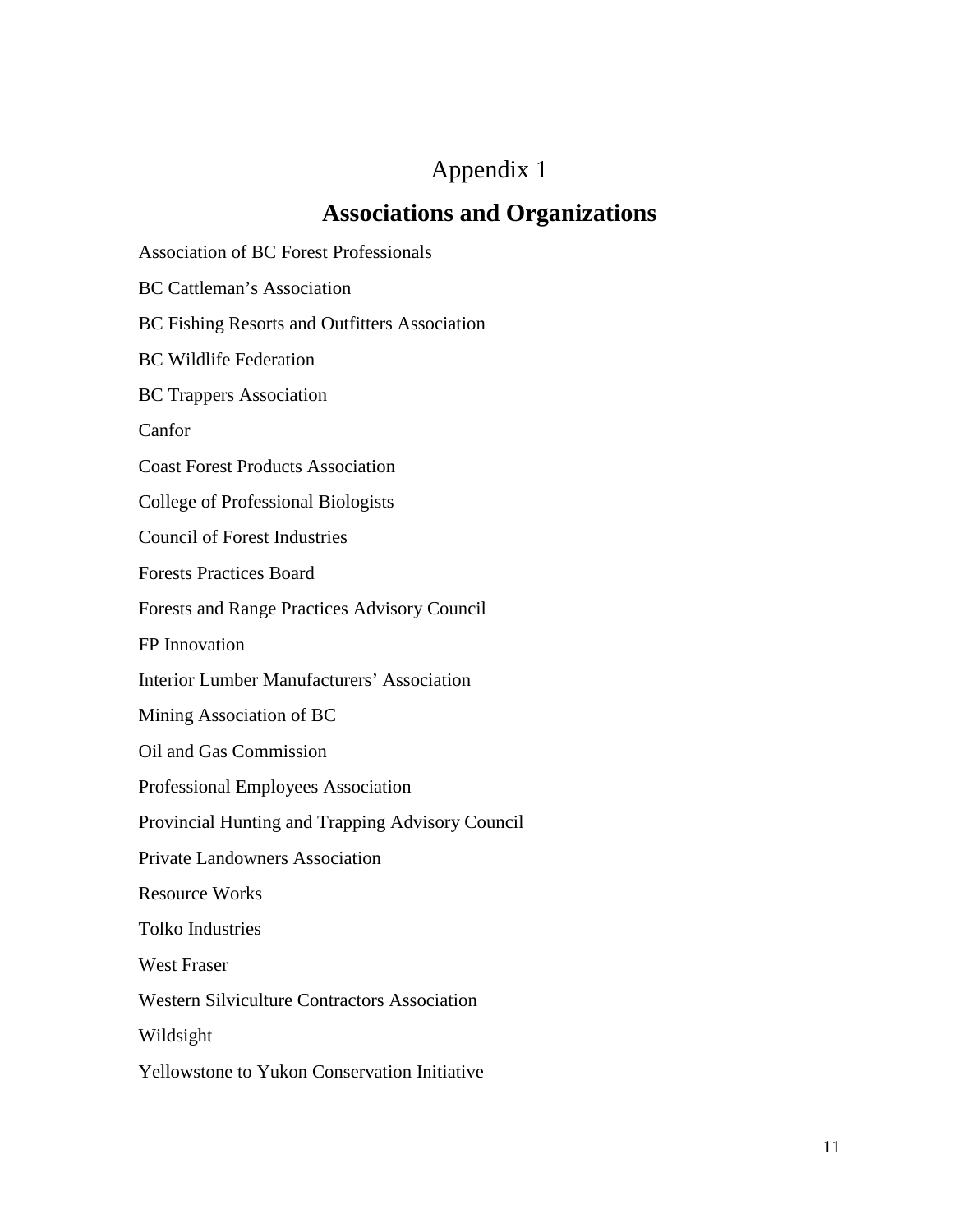## **Appendix 2**

## **Professional Individuals/Government Officials**

- Addison, Chris. Director, *Northeast Resource Management and Major Projects*; Ministry of Forests, Lands and Natural Resource Operations.
- Dale, Alex. Executive Director, *Ecosystems Branch*; Ministry of Environment
- Edquist, Kevin and Towsend, Gary. *Compliance and Enforcement*; Ministry of Forests, Lands and Natural Resource Operations
- Either, Tom and staff. Assistant Deputy Minister; Ministry of Forests, Lands and Natural Resource **Operations**

Gorley, Al. Former Chair, Forest Practices Board

Hackman, Arlin. Alberta Environmental Monitoring Evaluation and Reporting Agency

Haddock, Mark. Faculty of Law, University of Victoria

Hunter, Charles. Director, *First Nations Relations*; Ministry of Forests, Lands and Natural Resource **Operations** 

Jensen, Tom and staff. Assistant Deputy Minister, *Residue and Waste Program*; Ministry of Forests, Lands and Natural Resource Operations

Konkin, Doug. Former Deputy Minister; Ministry of Forests, Lands and Natural Resource Operations

- Kriese, Kevin. Assistant Deputy Minister, *Northern Operations*; Ministry of Forests Lands and Natural Resource Operations
- Morel, David. Assistant Deputy Minister, Ministry of Energy and Mines
- Nicholls, Diane. Chief Forester and Executive Director, *Resource Stewardship*; Ministry of Forests, Lands and Natural Resource Operations.
- Parnell, Grant. Assistant Deputy Minister, Ministry of Agriculture

Pederson, Larry. Former Chief Forester and Deputy Minister, Ministry of Agriculture

- Piccinino, Ines and Staff, Assistant Deputy Minister, Ministry of Natural Gas Development
- Rauscher, Ben. Environmental specialist, Oil and Gas Commission.
- Rawling, Greg and staff. Regional Executive Director, *Omineca Regio*n*;* Ministry of Forests, Lands and Natural Resource Operations
- Sheldon, Tim. Deputy Minister; Ministry of Forests, Lands and Natural Resource Operations.
- Sielecki, Leonard. Wildlife and Environmental Specialist; Ministry of Forests, Lands and Natural Resource Operations
- Snetsinger, Jim. Former Chief Forester; Ministry of Forests, Lands and Natural Resource Operations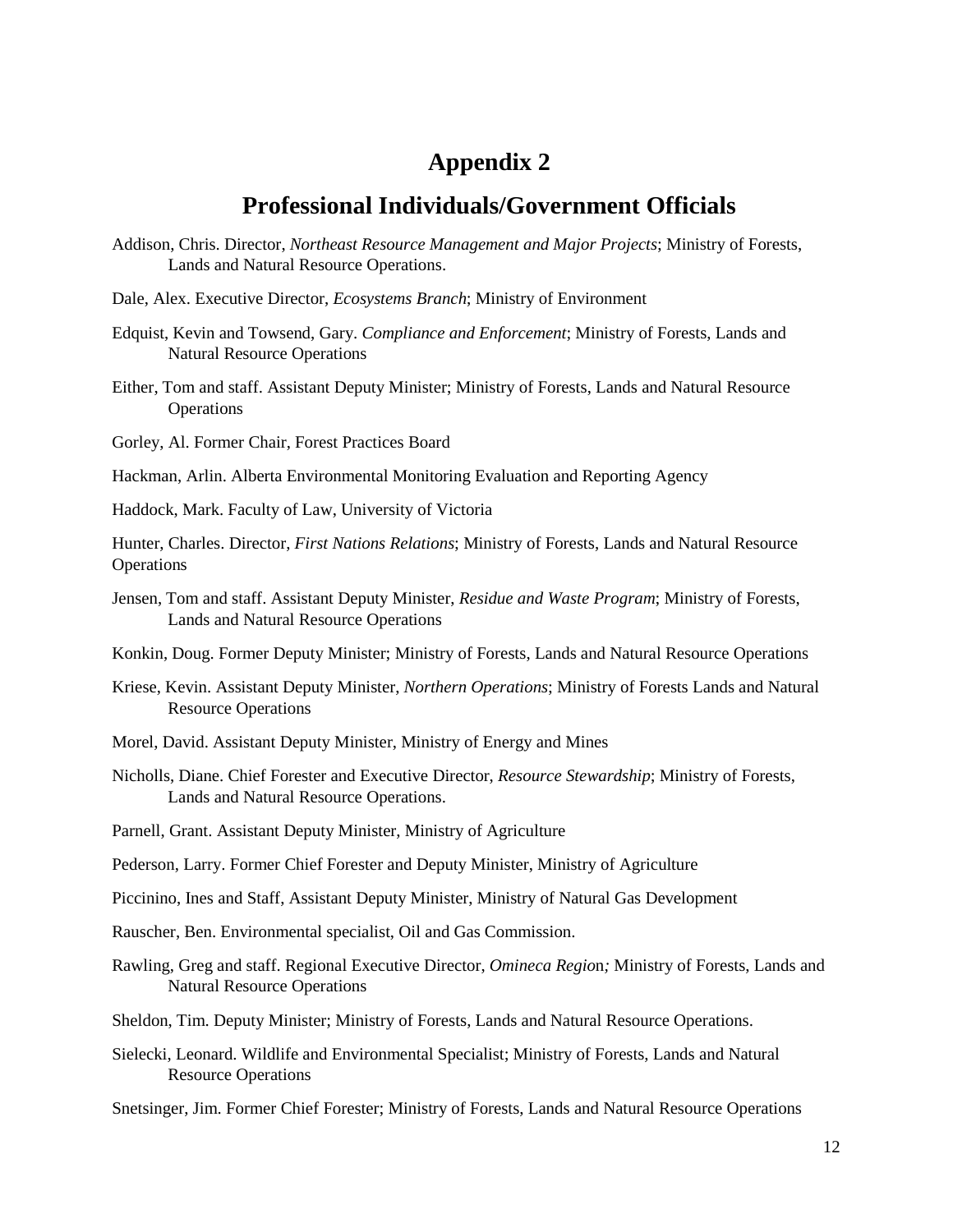Stewart, Doug. Director, *Forests Tenures Branch*; Ministry of Forests, Lands and Natural Resource Operations

Thompson, Derek. Chair, *Haida Gwaii Management Council*. Former Deputy Minister, Ministry of Environment

Visser, Rod. Former Member, Forests Practices Board

Wyatt, Peter. Director, *Engineering Branch*; Ministry of Forest, Lands and Natural Resource Operations

Zacharias, Mark. Assistant Deputy Minister, *Species at Risk;* Ministry of Environment.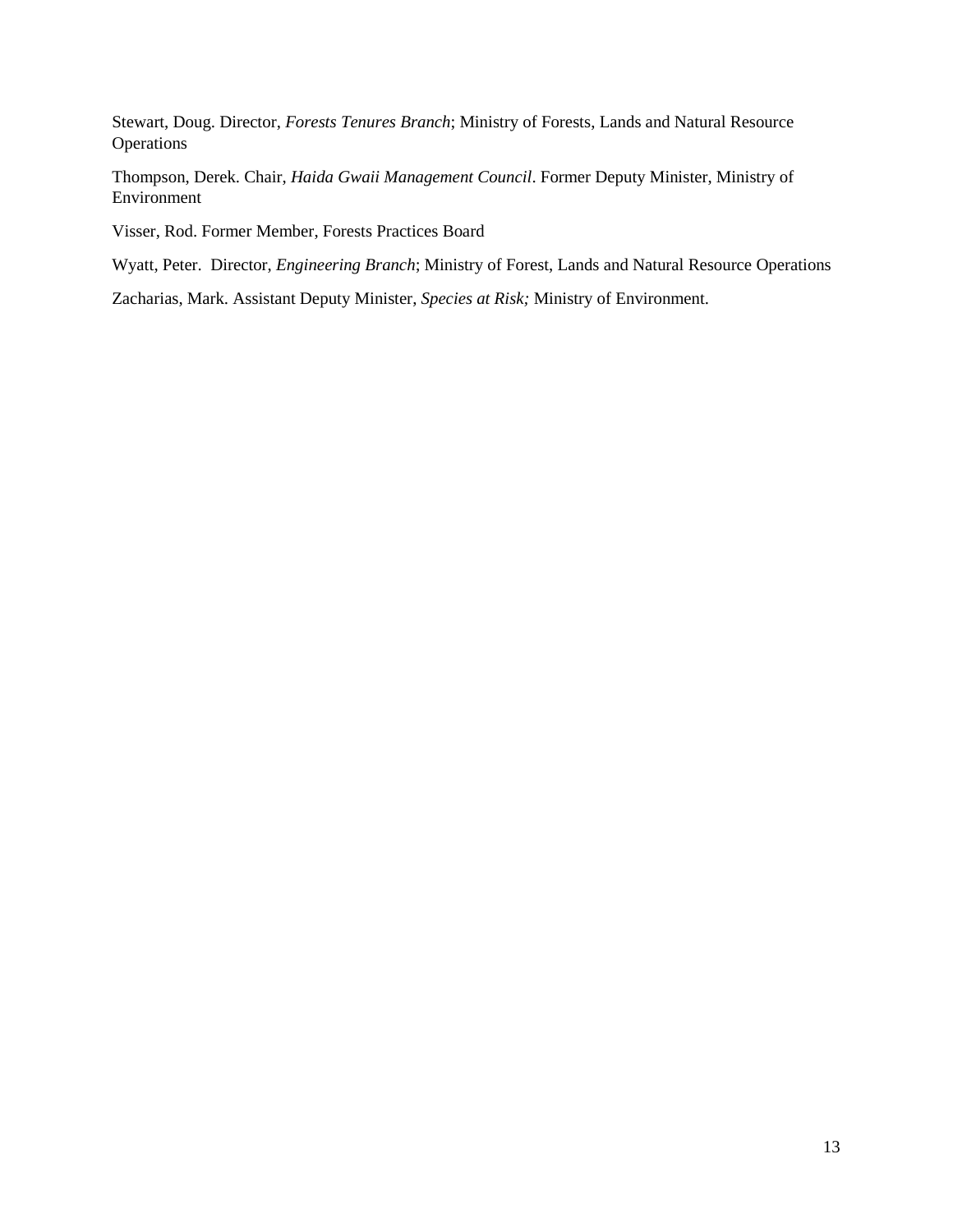## **Appendix 3 Legislation Reviewed**

Bill 8 – 2008, Forests and Range Statutes Amendment Act, 2008 Coal Act [SBC 2004] c.15 Environmental Management Act [SBC 2003] c.53 (Part's 1, 4, 5 and 9) Forest Act [RSBC 1996] c. 157 Foresters Act [SBC 2003] c. 19 Forest and Range Practices Act [SBC 2002] c. 69 Forest Planning and Practices Regulation Forest Practices Board Regulation Fort St. John Pilot Project Regulation Government Actions Regulation Hunting and Fishing Heritage Act [SBC 2002] c.79 Land Act [RSBC 1996] c. 245 Mines Act [RSBC 1996] c.293 Mining right of Way Act [RSBC 1996] c.294 Oil and Gas Activities Act [SBC 2008] Range Act [SBC 2004] c.71 Range Planning and Practices Regulation Species at Risk Act [S.C. 2002] c. 29 Wildfire Act [SBC 2004] c.31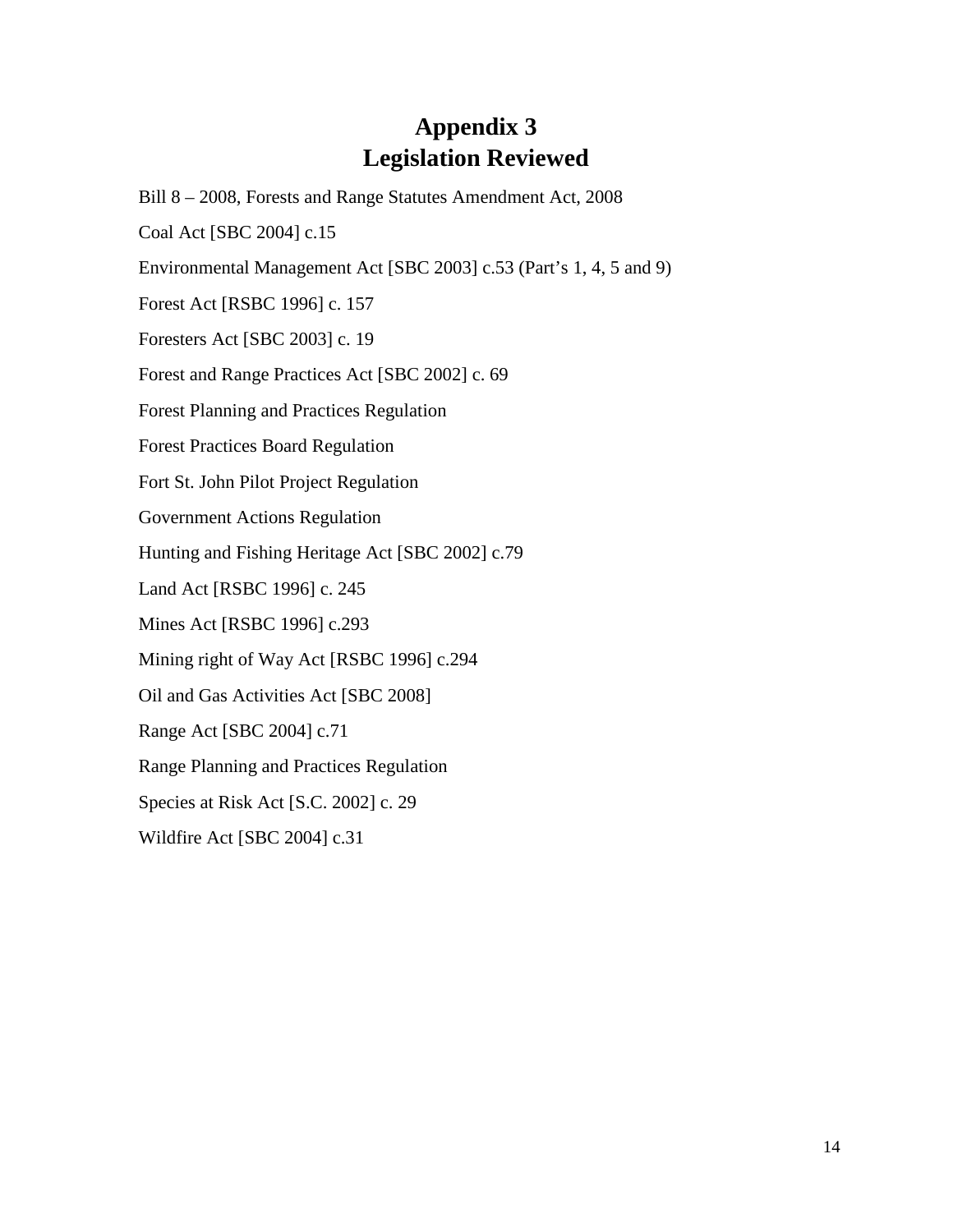## **Appendix 4 Literature Reviewed**

#### **Office of the Auditor General of British Columbia Reports**

- An Audit of Biodiversity in B.C., *Office of the Auditor General of BC,* Report 10: February 2013.
- An Audit of the Environmental Assessment Offices' Oversight of Certified Projects, *Office of the Auditor General of BC,* Report 4: July 2011.
- An Audit of the Ministry of Forests, Lands and Natural Resource Operations' Management of Timber*, Office of the Auditor General of BC,* Report 11: February 2012.
- Building Momentum for Results-Based Management, *Office of the Auditor General of BC,* Report 13: 2004/2005.
- Conservation of Ecological Integrity in BC Parks and Protected Areas, *Office of the Auditor General of BC,* Report 3: August 2010.
- Managing the Cumulative Effects of Resource Development in BC, *Office of the Auditor General of BC,* May 2015.
- Oil and Gas Site Contamination Risk Improved Oversite Needed, *Office of the Auditor General of BC,* February 2010.
- Salmon Forever, *Office of the Auditor General of BC.* Report 5: 2004/2005.

#### **Forest Practices Board Special Reports:**

- A Decade in Review: Observations on Regulation of Forest and Range Practices in British Columbia, FPB/SR/46: May 2014
- Biodiversity Conservation during Salvage Logging in the Central Interior of BC, FPB/SR/35: November 2009.
- Conserving Old Growth Forests in BC, FPB/SIR/36: June 2012

Monitoring Licensees' Compliance with Legislation, FPB/SIR/37, July 2013

Timber Harvesting in Beetle-Affected Areas, FPB/SR/44: March 2014.

Timelines, Penalty Size and Transparency of Penalty Determinations, FPB/SIR/41: October 2014

#### **Forest Practices Board Information Bulletins:**

Addressing Cumulative Effects in Natural Resource Decision-Making: A Framework for Success: February 2014.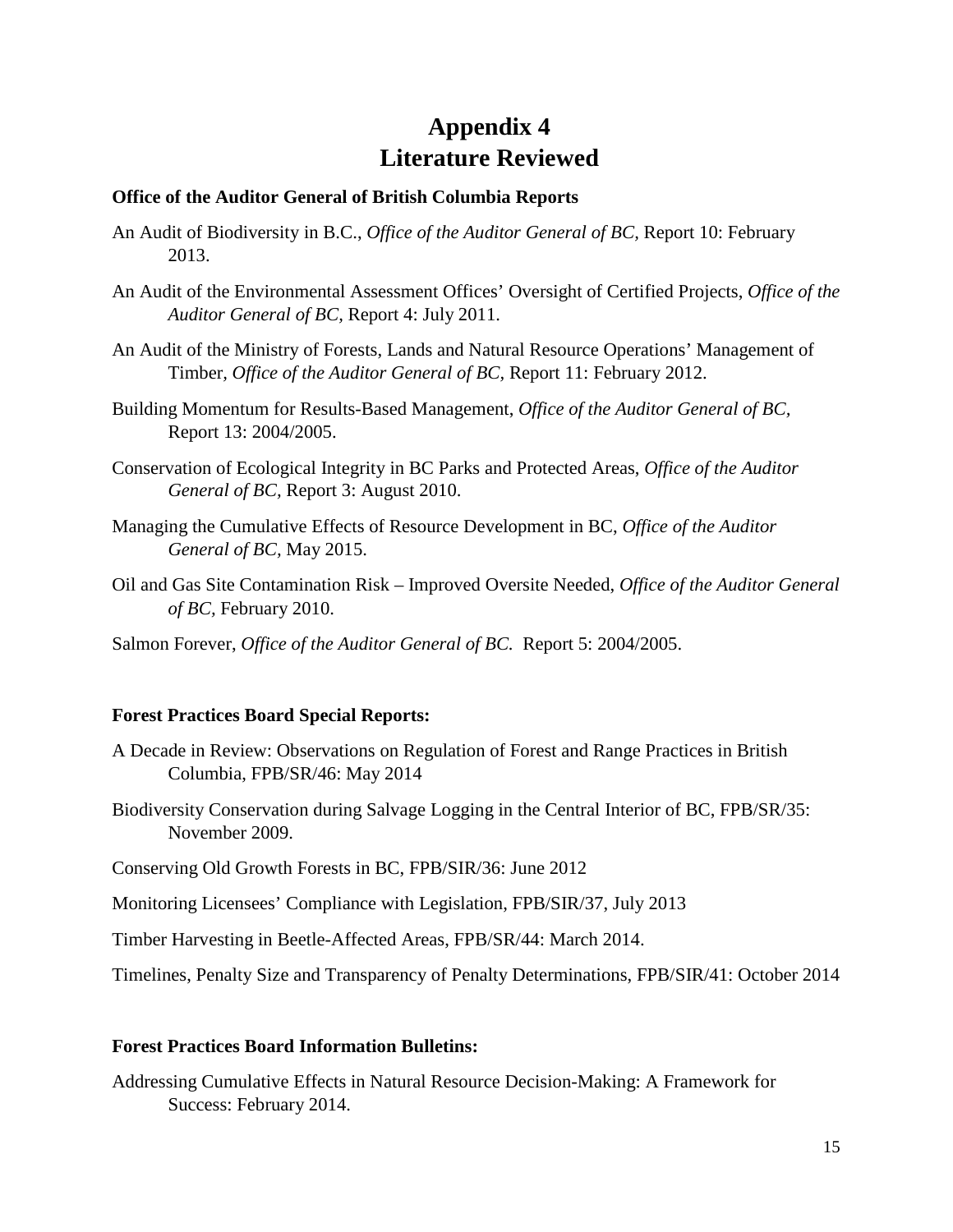- Biodiversity Conservation during Salvage Logging in the Central Interior of BC, FPB/SR/35: November 2009.
- Chief Foresters Guidance on Coarse Woody Debris Management: May 2010.
- Due Diligence and Mistake of Fact, Volume 1: Revised October 2010.
- Ecosystems Program Plan: Conserving British Columbia's Species, Habitat and Ecosystems: June 2010.
- Mid-Term Timber Supply Report, Association of BC Forest Professionals: Revised January 24, 2012.

#### **FRPA Resource Evaluation Program (FREP) Reports:**

- Are Free-Growing Stands Meeting Timber Productivity Expectations in the Lakes Timber Supply Area? FREP Report Summary #16: April 2008.
- Assistant Deputy Ministers Resource Stewardship Report: Results and Recommendations of The Forest and Range Evaluation Program: December 2013.
- Baseline Datasets for Evaluating Wildlife Tree Patches, FREP Report #1: November 2004.
- Chief Forester's 2010 Annual report on the Forest and Range Evaluation Program: February 2011.
- Conceptual Models for Wildlife Effectiveness Evaluations: A Recommended Approach, FREP Report #24: May 2010
- Cover Requirements and Habitat Needs of Grassland-Nesting Birds in the Cariboo-Chilcotin FREP Report #36: November 2013.
- A Guide to Wildlife Resource Value Effectiveness Evaluations, FREP Report #37: February 2014.
- Northern Interior Forest Region: Analysis of Stand-Level Biodiversity Sampling Results in Six Predominant Bioclimatic Subzones, FREP Report#28: March 2011
- Stand Level Biodiversity Monitoring In 44 Large Cutblocks in the Central Interior of British Columbia, FREP Report #10: September 2007
- State of Cutblocks: Resource Stewardship Monitoring for Stand-Level Biodiversity: 2005, FREP Report #7: April 2007.
- State of Stream Channels, Fish Habitats, And Adjacent Riparian Areas: Resource Stewardship Monitoring to Evaluate the Effectiveness of Riparian Management: 2005 – 2008, FREP Extension Note # 17, January 2011.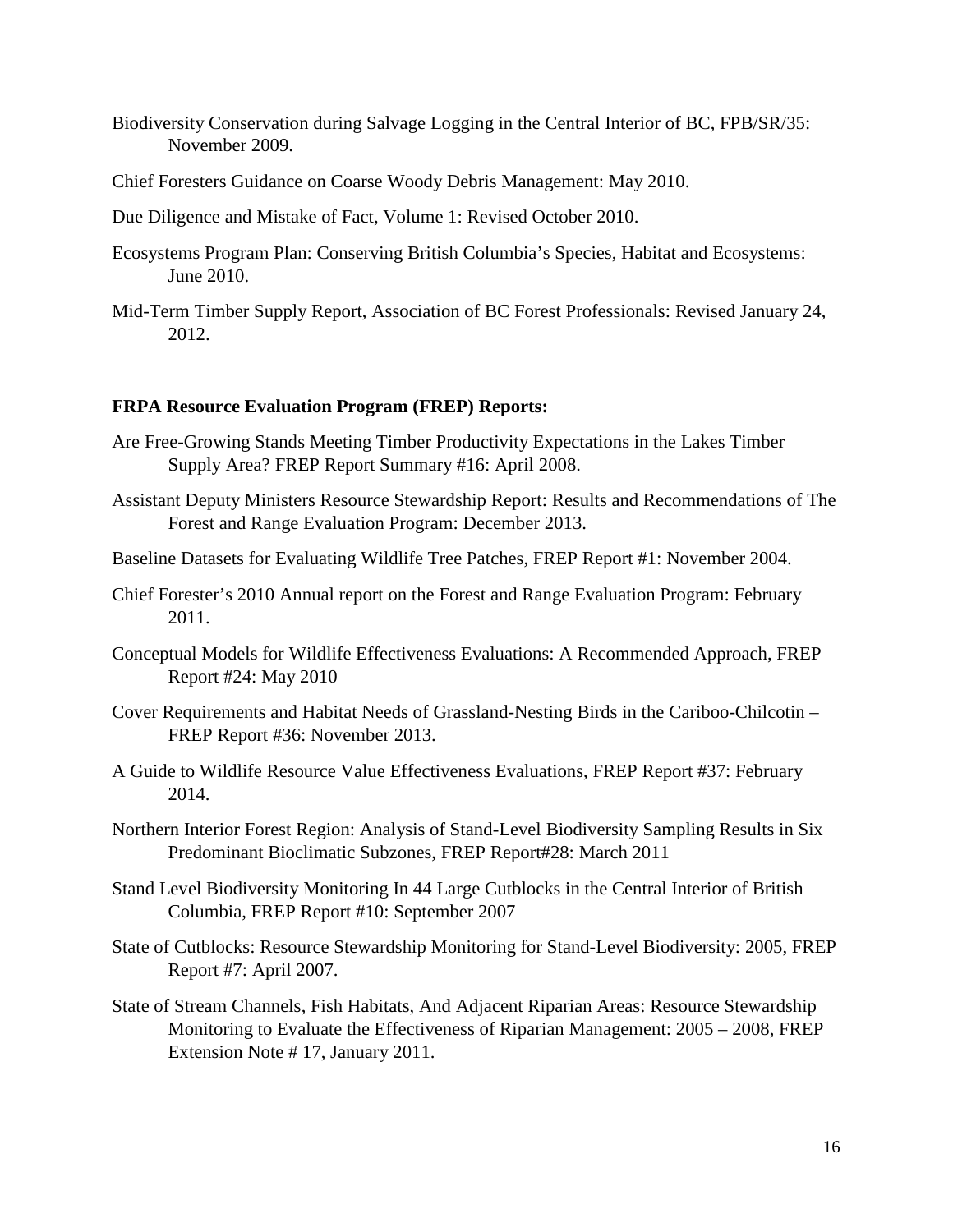Southern Interior Forest Region: Analysis of Stand-Level Biodiversity Sampling Results in Six Predominant Subzones, FREP report #29: May 2011.

#### **Other Reports:**

- Applying Professional Reliance under FRPA, *Professional Reliance Working Group*: April 2008.
- Beyond the Beetle, A Mid Term Timber Supply Action Plan, *Ministry of Forests, Lands and Natural Resource Operations*: October 2012.
- Bunnell, Jeakins, Sheppard, and Wells. A framework for sustainable Forest Management. *BC Journal of Ecosystems Management.* Note 1 of 8: 2006.
- [CAN/CSA Z809 Sustainable Forest Management \(SFM\) Standard.](http://shop.csa.ca/en/canada/sustainable-forest-management/cancsa-z809-08-r2013/invt/27017442008)Forest Stewardship Council (FSC) Principles and Criteria – FSC-STD-01-001 (V5-0).
- Clogg, Gage, Haddock et al. A Results-Based Forest and Range Practices Regime for British Columbia, *West Coast Environmental Law*, June 2002.
- Chytyk, Paul and Manning, Paul. Mountain Pine Beetle Infestation: Coarse Woody Debris and Impacts on Fur Bearers: April 2010.
- A Compendium of Wildlife Guidelines for Industrial Development Projects in the North Area, British Columbia, Interim Guidance, *Ministry of Forests Lands and Natural Resource Operations North Area*: November 19, 2014.
- Conservation Framework: Conservation Priorities for Species and Ecosystems. Primer, *Ecosystems Branch, Environmental Stewardship Division, Ministry of Environment*, November 2009.
- Convention on Biological Diversity *United Nations:* 1992.
- A Discussion Paper Area Based Forest Tenures BC Wildlife Federation, May 2014
- Dery, S.,Matthews, C.,Parks, M.,Sharma, A. Climate Change & Resource Development Scenarios for the Nechako Watershed: Workshop, University of Northern BC: 2015.
- Fact Sheet, Provincial Moose Populations, *Ministry of Forests Lands and Natural Resource Operations*: May, 2012.
- Environmental Trends in British Columbia, *BC Ministry of Environment*: 2007.
- Growing Fibre, Growing Value. *Special Committee on Timber Supply:* August 2012.
- Guidance to C&E Program Staff and Delegated Decision Makers on Interpreting the Words "material adverse effect" and "material adverse impact", CEPS Bulletin 40: December 2009.

Habitat Supply Analysis for Williams Lake TSA Timber Supply Review: April 14, 2014.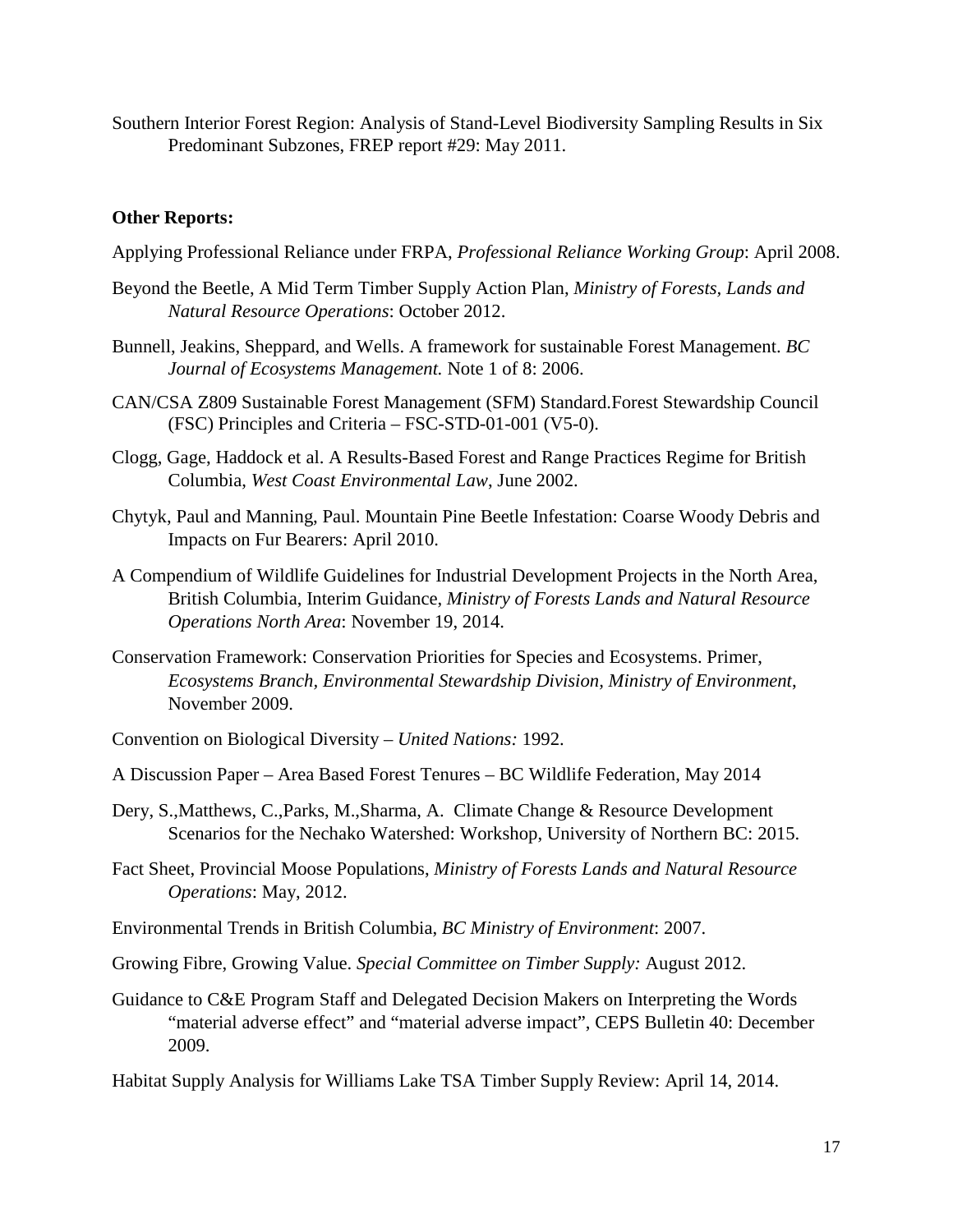- Haddock, Mark. Professional Reliance and Environmental Regulation in British Columbia *Environmental Law Centre*, University of Victoria: February 2015.
- The Handbook of Best Management Practices for Private Forest Land in British Columbia: 2001 Edition.
- Heard and Kuzyk. Research Design to Determine Factors Affecting Moose Population Change in British Columbia: Testing the Landscape Change Hypothesis. *Ministry of Forests Lands and Natural Resource Operations,* Wildlife Bulletin No. B-126: November 2014.
- Implementing Strategic Operational Management Planing in the Arrowsmith TSA: Overview of an Integrated Resource management Planning (IRMP) Process. *Ministry of Forests, Lands and Natural Resource Operations*: January 15
- Kriese, Kevin. Mid-Term Timber Supply Mitigation Considerations, Presentation to the Special Committee on Timber Supply, *Ministry of Forests, Lands and Natural Resource Operations:* June 6, 2012.
- Mountain Pine Beetle Action Plan, *Ministry of Forests, Lands and Natural Resource Operations:*  2006-2011.
- Mountain Pine Beetle Infestation: Coarse Woody Debris and Impacts on Fur Bearers, *Manning Cooper and Associates*: March 2008.
- Pederson, Larry. Allowable Annual Cuts in British Columbia: The Agony and the Ecstasy. *UBC Faculty of Forestry*, March 2003.
- Pederson, Larry. Review of the British Columbia Forest and Range Practices Act/Identified Wildlife Management Strategy (IWMS) and Forestry – Draft Report: September 2013.
- Promoting Sustainable Forest Management, Introducing PEFC's Unique Approach to Forest Certification - PEFC – Program for the Endorsement of Forest Certification, *PEFC International Standard Requirements for Certification Schemes,* PEFC ST 1003:2010.
- Provincial Timber Management Goals and Objectives, *Ministry of Forests, Lands and Natural Resource Operations*: 26 May, 2014.
- Recovery Strategy for the Woodland Caribou, Boreal Population in Canada, *Environment Canada:* 2012
- Report of the British Columbia Task Force on Species at Risk: January 31, 2011.
- Snetsinger, Jim. Area-Based Forest Tenures: Results of Public Engagement and Recommendations for British Columbia. *Industrial Forestry Service Ltd*: June 2014.
- Striking a Balance: The Challenges of Using a Professional Reliance Model in Environmental Protection, *Office of the Ombudsperson*, Public Report #50: March 2014.
- Supervision of Timber Harvesting Operations, Association of BC Forest Professionals. October 2009.